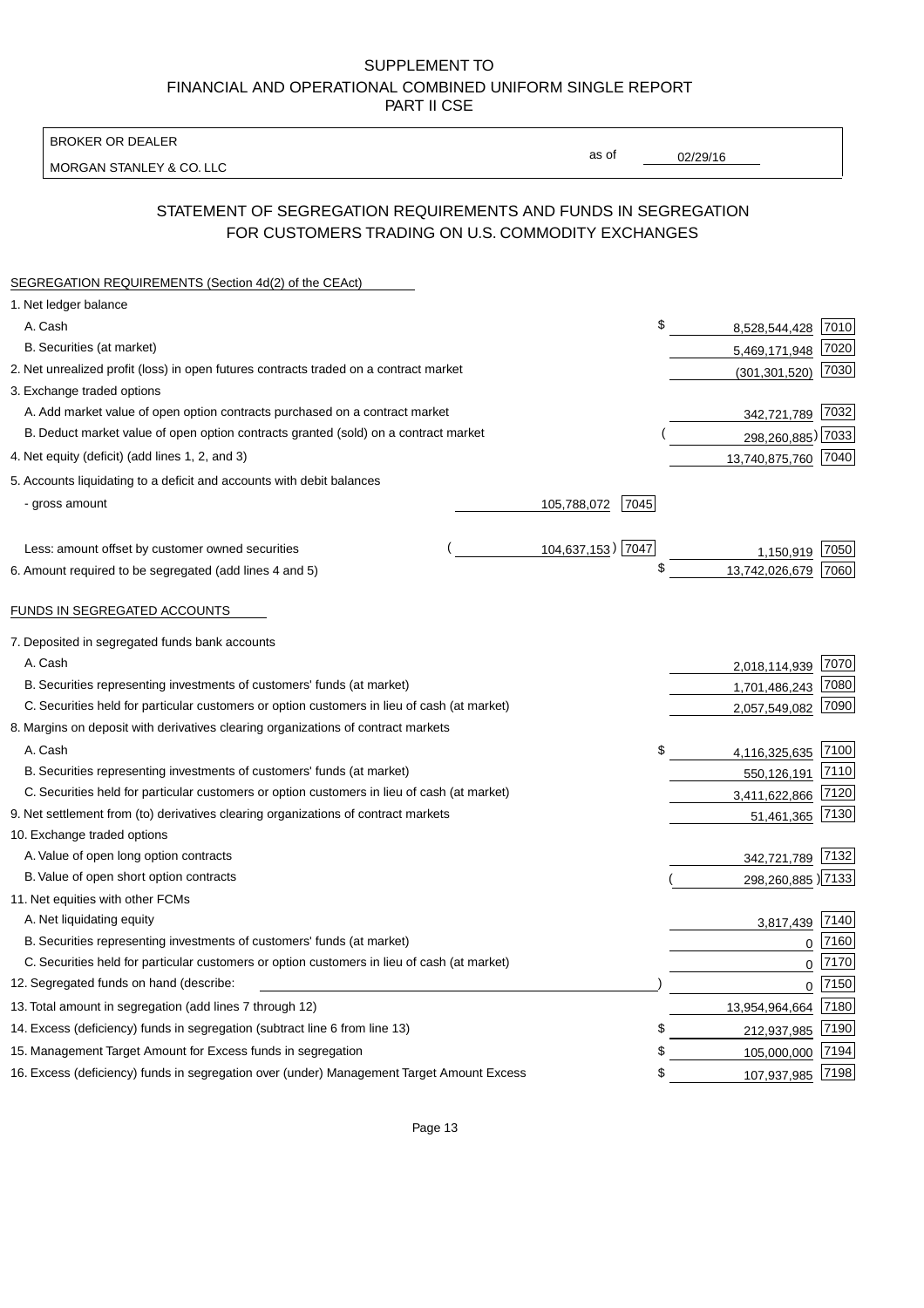| <b>BROKER OR DEALER</b>                                                              |                                        | as of                                                          |                  |
|--------------------------------------------------------------------------------------|----------------------------------------|----------------------------------------------------------------|------------------|
| MORGAN STANLEY & CO. LLC                                                             |                                        | 02/29/16                                                       |                  |
|                                                                                      | FOR CUSTOMERS' DEALER OPTIONS ACCOUNTS | STATEMENT OF SEGREGATION REQUIREMENTS AND FUNDS IN SEGREGATION |                  |
| 1. Amount required to be segregated in accordance<br>with Commission regulation 32.6 |                                        | \$                                                             | 0<br>7200        |
| 2. Funds in segregated accounts                                                      |                                        |                                                                |                  |
| A. Cash                                                                              | \$                                     | 7210<br><sup>0</sup>                                           |                  |
| B. Securities (at market)<br>C. Total                                                |                                        | 0 7220                                                         | 7230<br>$\Omega$ |
| 3. Excess (deficiency) funds in segregation                                          |                                        |                                                                |                  |
| (subtract line 2.C from line 1)                                                      |                                        |                                                                | 0 7240           |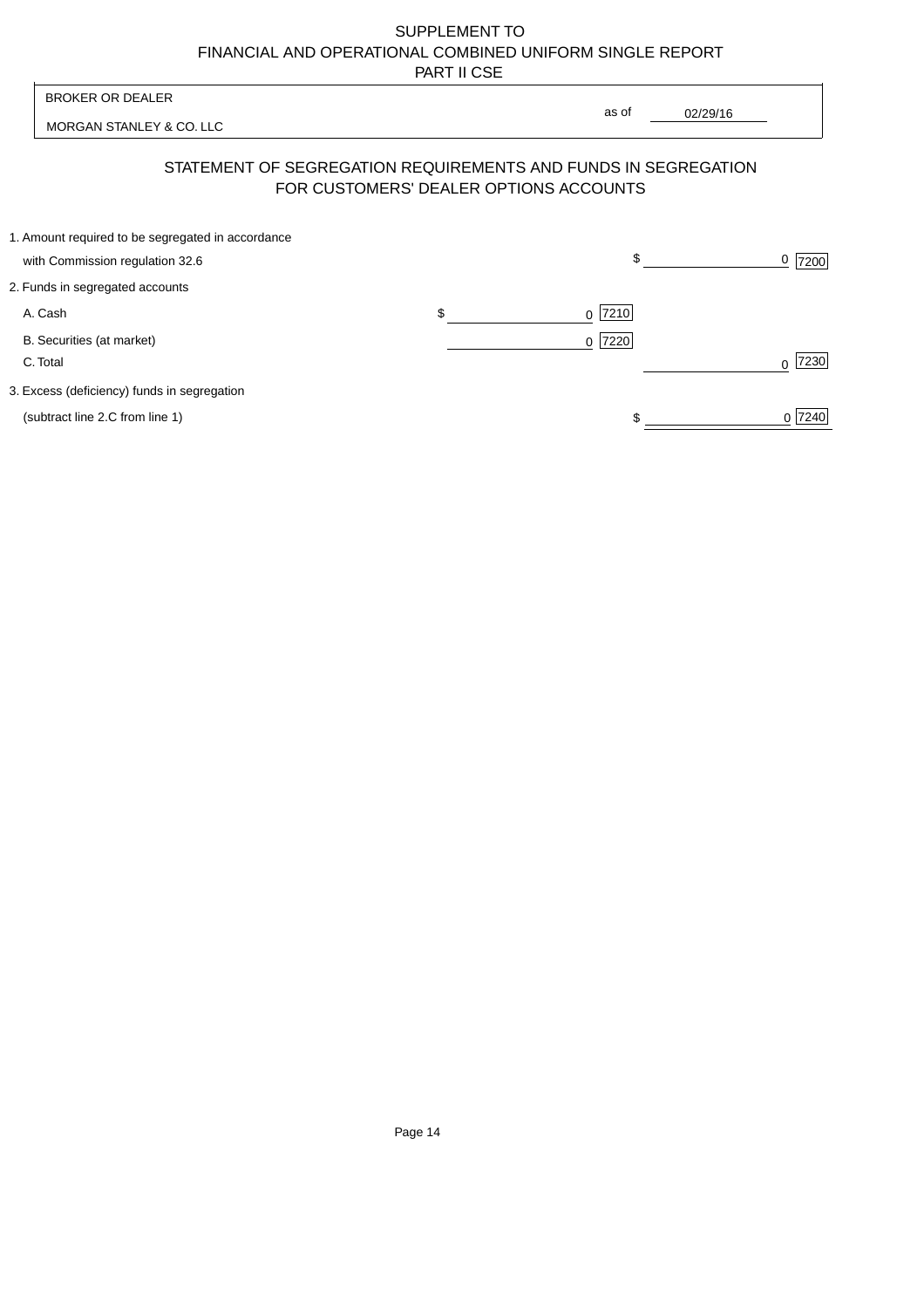PART II CSE

| BROKER OR DEALER         |       |          |
|--------------------------|-------|----------|
| MORGAN STANLEY & CO. LLC | as of | 02/29/16 |
|                          |       |          |

## STATEMENT OF SECURED AMOUNTS AND FUNDS HELD IN SEPARATE ACCOUNTS PURSUANT TO COMMISSION REGULATION 30.7

#### FOREIGN FUTURES AND FOREIGN OPTIONS SECURED AMOUNTS

| Amount required to be set aside pursuant to law, rule or regulation of a foreign government<br>or a rule of a self-regulatory organization authorized thereunder |  |                    | \$ |                 | 7305 |
|------------------------------------------------------------------------------------------------------------------------------------------------------------------|--|--------------------|----|-----------------|------|
| 1. Net ledger balance - Foreign Futures and Foreign Option Trading - All Customers                                                                               |  |                    |    |                 |      |
| A. Cash                                                                                                                                                          |  |                    | \$ | 3,306,601,217   | 7315 |
| B. Securities (at market)                                                                                                                                        |  |                    |    | 1,554,531,794   | 7317 |
| 2. Net unrealized profit (loss) in open futures contracts traded on a foreign board of trade                                                                     |  |                    |    | (644, 275, 334) | 7325 |
| 3. Exchange traded options                                                                                                                                       |  |                    |    |                 |      |
| A. Market value of open option contracts purchased on a foreign board of trade                                                                                   |  |                    |    | 23,662,144      | 7335 |
| B. Market value of open contracts granted (sold) on a foreign board of trade                                                                                     |  |                    |    | (9,326,289)     | 7337 |
| 4. Net equity (deficit) (add lines 1.2. and 3.)                                                                                                                  |  |                    |    | 4,231,193,532   | 7345 |
| 5. Accounts liquidating to a deficit and accounts with                                                                                                           |  |                    |    |                 |      |
| debit balances - gross amount                                                                                                                                    |  | 7351<br>54,560,650 |    |                 |      |
| Less: amount offset by customer owned securities                                                                                                                 |  | 52,865,405) 7352   |    | 1,695,245       | 7354 |
| 6. Amount required to be set aside as the secured amount - Net Liquidating Equity Method (add lines 4 and 5)                                                     |  |                    | \$ | 4,232,888,777   | 7355 |
| 7. Greater of amount required to be set aside pursuant to foreign jurisdiction (above) or line 6.                                                                |  |                    | \$ | 4,232,888,777   | 7360 |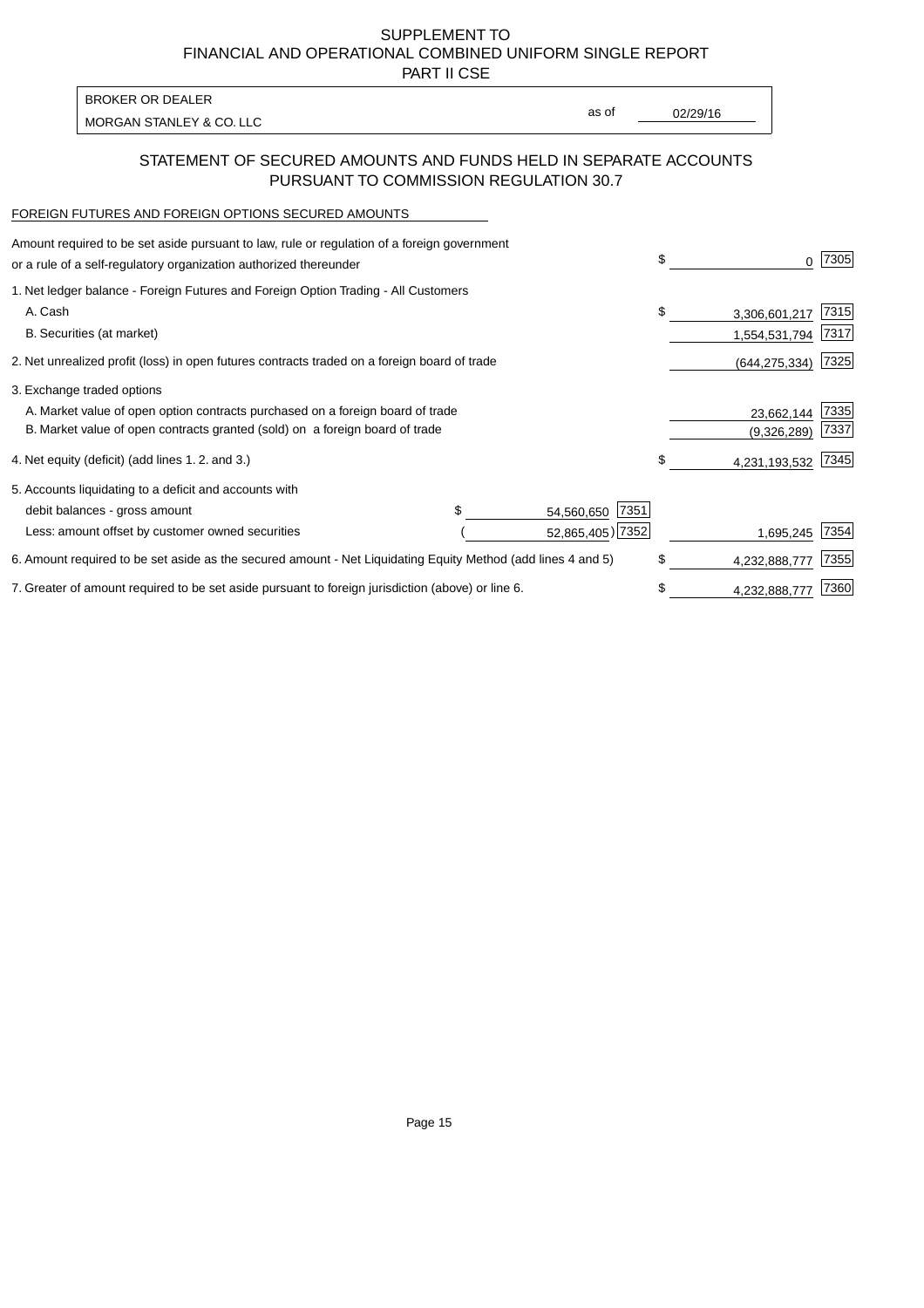### BROKER OR DEALER

MORGAN STANLEY & CO. LLC

02/29/16

as of

## STATEMENT OF SECURED AMOUNTS AND FUNDS HELD IN SEPARATE ACCOUNTS PURSUANT TO COMMISSION REGULATION 30.7

#### FUNDS DEPOSITED IN SEPARATE REGULATION 30.7 ACCOUNTS

| 1. Cash in banks                                 |                                                                                        |      |                                 |             |                    |
|--------------------------------------------------|----------------------------------------------------------------------------------------|------|---------------------------------|-------------|--------------------|
| A. Banks located in the United States            |                                                                                        |      | \$<br>484,918,900               | 7500        |                    |
|                                                  | B. Other banks qualified under Regulation 30.7                                         |      |                                 |             |                    |
| Name(s):<br>0                                    |                                                                                        | 7510 | 741,340,600 7520 \$             |             | 1,226,259,500 7530 |
| 2. Securities                                    |                                                                                        |      |                                 |             |                    |
|                                                  | A. In safekeeping with banks located in the United States                              |      | \$<br>289,135,749 7540          |             |                    |
|                                                  | B. In safekeeping with other banks qualified under Regulation 30.7                     |      |                                 |             |                    |
| Name(s):<br>0                                    |                                                                                        | 7550 |                                 | $0$ 7560    | 289,135,749 7570   |
|                                                  | 3. Equities with registered futures commission merchants                               |      |                                 |             |                    |
| A. Cash                                          |                                                                                        |      | \$                              | $0$ 7580    |                    |
| <b>B.</b> Securities                             |                                                                                        |      |                                 | $0$ 7590    |                    |
|                                                  | C. Unrealized gain (loss) on open futures contracts                                    |      |                                 | $0$ 7600    |                    |
| D. Value of long option contracts                |                                                                                        |      |                                 | $0^{7610}$  |                    |
| E. Value of short option contracts               |                                                                                        |      |                                 | $0)$ 7615   | 0 7620             |
|                                                  | 4. Amounts held by clearing organizations of foreign boards of trade                   |      |                                 |             |                    |
| Name(s):                                         |                                                                                        | 7630 |                                 |             |                    |
| A. Cash                                          |                                                                                        |      | \$                              | 0 7640      |                    |
| <b>B.</b> Securities                             |                                                                                        |      |                                 | $0$ 7650    |                    |
|                                                  | C. Amount due to (from) clearing organizations - daily variation                       |      | 0                               | 7660        |                    |
| D. Value of long option contracts                |                                                                                        |      |                                 | 0 7670      |                    |
| E. Value of short option contracts               |                                                                                        |      |                                 | $_0$ ) 7675 | 0 7680             |
|                                                  | 5. Amounts held by members of foreign boards of trade                                  |      |                                 |             |                    |
| Name(s):<br>0                                    |                                                                                        | 7690 |                                 |             |                    |
| A. Cash                                          |                                                                                        |      | \$<br>2,304,007,167 7700        |             |                    |
| <b>B.</b> Securities                             |                                                                                        |      | 1,265,396,046 7710              |             |                    |
|                                                  | C. Unrealized gain (loss) on open futures contracts                                    |      | (644, 263, 371) 7720            |             |                    |
| D. Value of long option contracts                |                                                                                        |      | 23,662,144 7730                 |             |                    |
| E. Value of short option contracts               |                                                                                        |      | $(9,326,289)$ <sup>)</sup> 7735 |             | 2,939,475,697 7740 |
|                                                  | 6. Amounts with other depositories designated by a foreign board of trade              |      |                                 |             |                    |
| Name(s):<br>0                                    |                                                                                        | 7750 |                                 |             | 0 7760             |
| 7. Segregated funds on hand (describe:           |                                                                                        |      |                                 |             | 0 7765             |
| 8. Total funds in separate section 30.7 accounts |                                                                                        |      |                                 |             | 4,454,870,946 7770 |
|                                                  | 9. Excess (deficiency) set Aside Funds for Secured Amount (subtract Line 7 Secured     |      |                                 |             |                    |
| Statement page 15 from Line 8)                   |                                                                                        |      |                                 | \$          | 221,982,169 7380   |
|                                                  | 10. Management Target Amount for Excess funds in separate section 30.7 accounts        |      |                                 | \$          | 105,000,000 7780   |
|                                                  | 11. Excess (deficiency) funds in separate 30.7 accounts over (under) Management Target |      |                                 | \$          | 116,982,169 7785   |